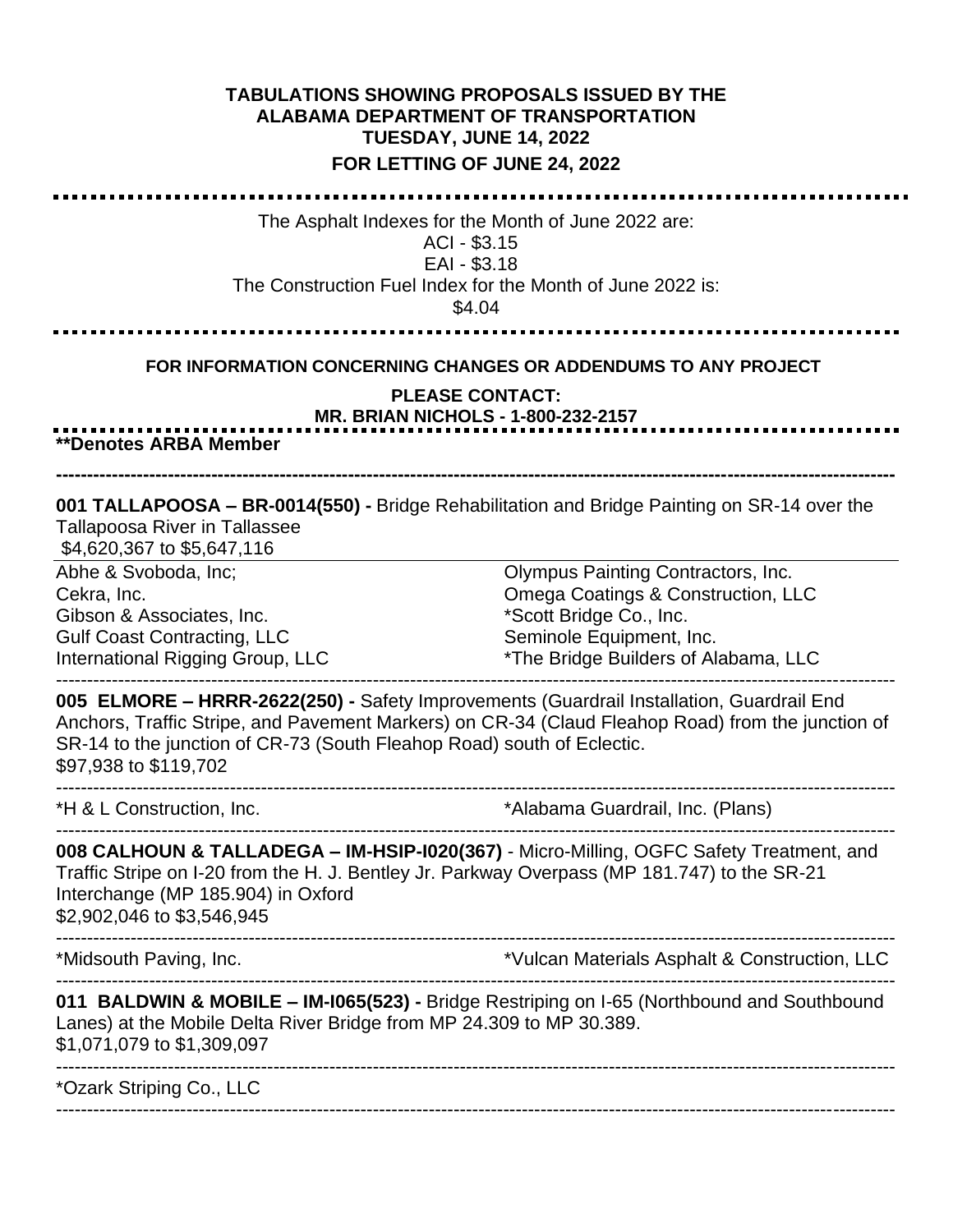| 012 MADISON - IM-1565(319) - Planing, Resurfacing, and Traffic Stripe of the Travel Lanes and<br>Inside Shoulders on I-565 from the Limestone County Line to a point east of the bridge over<br>Intergraph Way (MP 9.880) in Madison.<br>\$1,992,649 to \$2,435,460 |                                                                                                                                |
|---------------------------------------------------------------------------------------------------------------------------------------------------------------------------------------------------------------------------------------------------------------------|--------------------------------------------------------------------------------------------------------------------------------|
| *Midsouth Paving, Inc.<br>*Rogers Group, Inc.                                                                                                                                                                                                                       | <b>SJ&amp;L General Contractors, LLC</b><br>*Wiregrass Construction Co., Inc.                                                  |
| 021 MONTGOMERY - STPMN-5117(254) - Intersection Improvements on CR-626 (Vaughn Road)<br>at Ryan Road in Montgomery<br>\$373,496 to \$456,495                                                                                                                        |                                                                                                                                |
| *DuBose Construction Co., LLC<br>*McElhenney Construction Co., LLC<br>*Midsouth Paving, Inc.                                                                                                                                                                        | *Wiregrass Construction Co., Inc.<br>David Bulger, Inc. (Plans)                                                                |
| 027 LEE - STPSU-1085(370) - Interchange Lighting and Landscaping on I-85 at the Bent Creek<br>Road Interchange (Exit 57) in Auburn<br>\$1,545,421 to \$1,888,848                                                                                                    |                                                                                                                                |
| Stone & Sons Electrical Contractors, Inc.                                                                                                                                                                                                                           | *InLine Electric Co. (Plans)                                                                                                   |
| 030 BALDWIN - ATRP2-02-2022-324 - Intersection Improvements (Traffic Signals and Lighting) on<br>SR-3 (US-31) at Bedrock Boulevard/Flora Drive.<br>\$463,022 to \$565,916                                                                                           |                                                                                                                                |
| Stone & Sons Electrical Contractors, Inc.                                                                                                                                                                                                                           | *InLine Electric Co. (Plans)                                                                                                   |
| 032 LIMESTONE - ATRP2-42-2020-042 - Roadway Improvements (Adding/Extending Left and<br>Right Turn Lanes) on SR-2 (US-72) at Mooresville Road in Athens.<br>\$1,483,929 to \$1,813,691                                                                               |                                                                                                                                |
| *Carcel & G Construction, LLC<br><b>Cornerstone Civil Contractors, LLC</b><br>MLMD, LLC<br>*Rogers Group, Inc.                                                                                                                                                      | SJ&L General Contractors, LLC<br>*Wiregrass Construction Co., Inc.<br>*Abramson, LLC (Plans)<br>*InLine Electric Co. (Plans)   |
| 035 MONTGOMERY - RACR-051-152-002 - Intersection Improvements (Concrete Pavement,<br>Traffic Signs, and Traffic Stripe) on SR-152 (Northern Boulevard) at Jackson Ferry Road in<br>Montgomery.<br>\$3,770,987 to \$4,608,984                                        |                                                                                                                                |
| *Carcel & G Construction, LLC<br>A.G. Peltz Group, LLC<br>*Chilton Contractors, Inc.<br>*McElhenney Construction Co., LLC<br>*The Bridge Builders of Alabama, LLC                                                                                                   | *Wiregrass Construction Co., Inc.<br>*Abramson, LLC (Plans)<br>David Bulger, Inc. (Plans)<br>*H & L Construction, Inc. (Plans) |